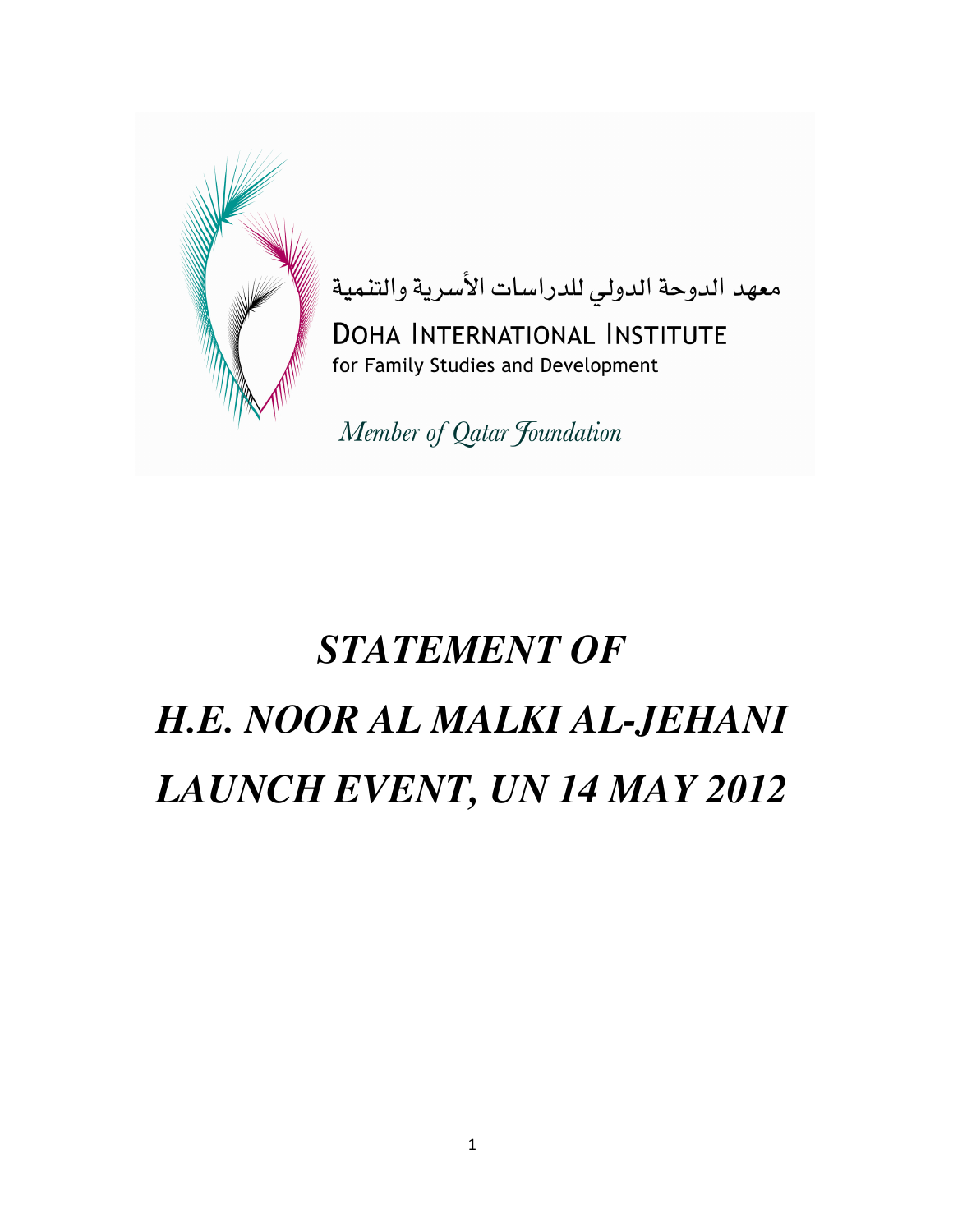I am pleased and honored to be here today to Launch the book "Family and MDGs" which has been funded and sponsored by the Doha International Institute for Family Studies and Development.

I would like to take this opportunity to thank H.E Sheikh Meshal Bin Hamad Al Thani, Permanent Representative of the State of Qatar to the UN, and the Mission of Qatar for their ongoing assistance and support. I would also like to thank Ms Susan Roylance and the other authors for their valuable contribution in the realization of this important Book.

The Doha Institute is a Member of Qatar Foundation which is supporting Qatar on its journey from carbon economy to knowledge economy by unlocking human potential. This will not just benefit Qatar, it will benefit the world.

The Institute was established in 2005 by Her Highness Sheikha Moza Bint Nasser to re-affirm that the family is the natural and fundamental unit of society, and to promote the role of the family as a key actor in development at all levels through research, capacity building, advocacy, and proactive engagement in International Family policy development.

Throughout our work, we strive to lead efforts to make family issues a priority at all levels and to make Qatar a platform for constructive exchange on the family.

Excellencies, Ladies and gentlemen,

Excellencies, Ladies and gentlemen,<br>
I am pleased and honored to be here tot<br>
MDGs" which has been funded and sp<br>
Institute for Family Studies and Develo<br>
I would like to take this opportunity to<br>
Al Thani, Permanent Repre This book has been introduced by Her Highness Sheikha Moza Bint Nasser, Chairperson of Qatar Foundation for Education, Science and Community Development, because it provides both theoretical and practical solutions to facilitate the participation of family units throughout the world in meeting the MDGs.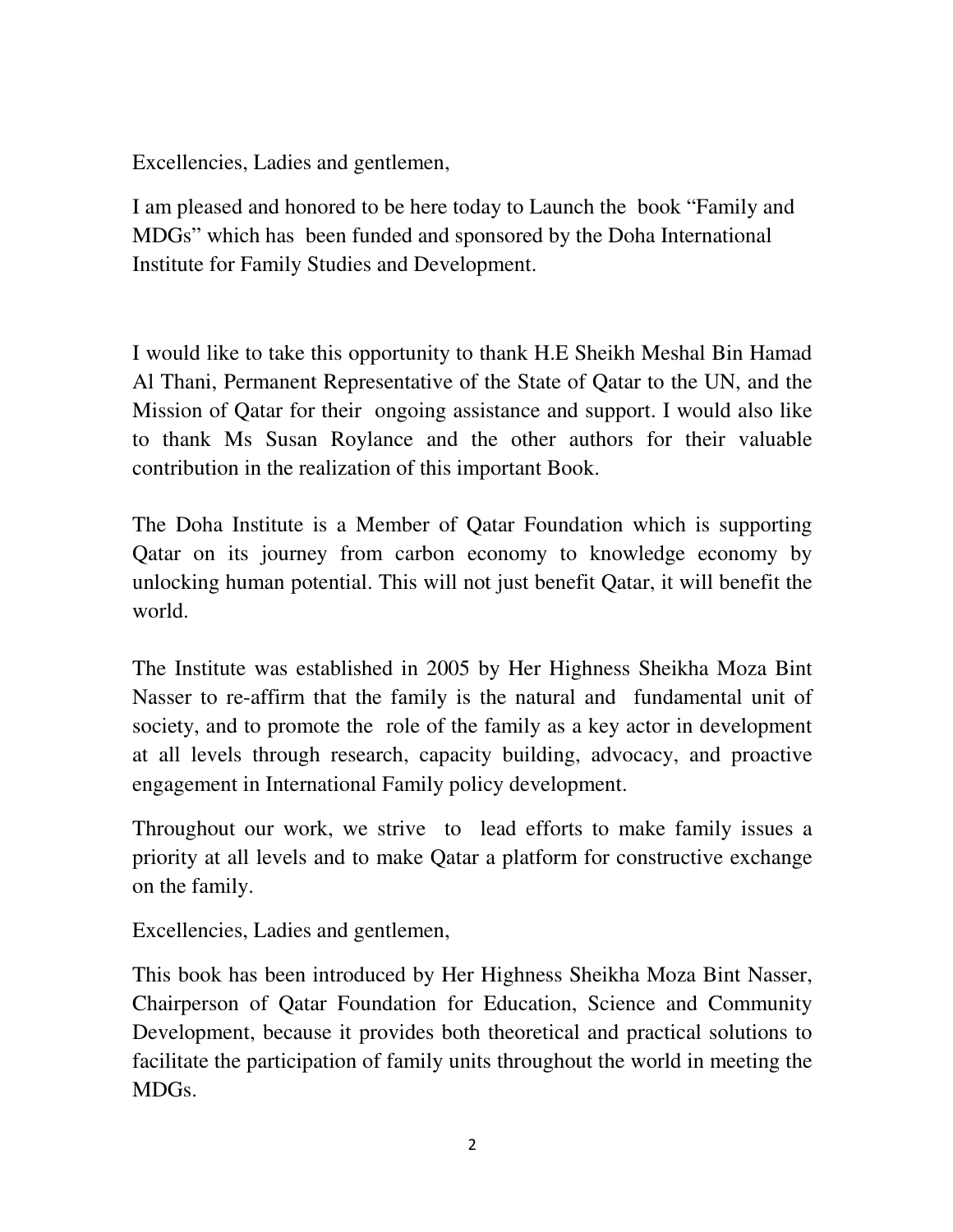As a Special Envoy to UNESCO and active member of the United Nations MDGS advocacy group, Her Highness has dedicated her efforts and energy towards the achievements of the MDGs, particularly MDG2. She declared that her passion is education for all, regardless of gender, location or circumstance.

Her Highness also stated that "Education provides hope and understanding. It enhances tolerance. It ensures that there are no disillusioned youth out in the street looking for answers through radical ideologies".

Excellencies, Ladies and Gentlemen,

The family as a powerful agent for sustainable social, and economic development, has a central role to play in achieving the MDGs.

This role was highlighted in many documents, including in the Doha Declaration on the Family in 2004, that reaffirmed that the Family is not only the fundamental group unit of society but also the fundamental agent for sustainable development.

The family remains the primary institution for raising children, fostering commitments and responsibilities, caring for the elderly and imparting values to youth in the society. Therefore, it is important that the family should be taken into account when putting policies and strategies to address the challenges of the new Millennium.

The attainment of each of the eight MDGs that target the specific needs of mothers and children should begin by the family. This book as mentioned by Her Highness: "begins an important dialogue with policy makers, agencies, administrators and members of civil society on strengthening society through reliance upon—and support of—society's most fundamental unit: the family."

Strengthening the role of the family in sustainable development is the Institute's main objective. Therefore, we promote research and we provide grants to support researchers in countries all over the world, including Scandinavia, Australia, Cambodia, Korea, Kenya, Argentina and Qatar.